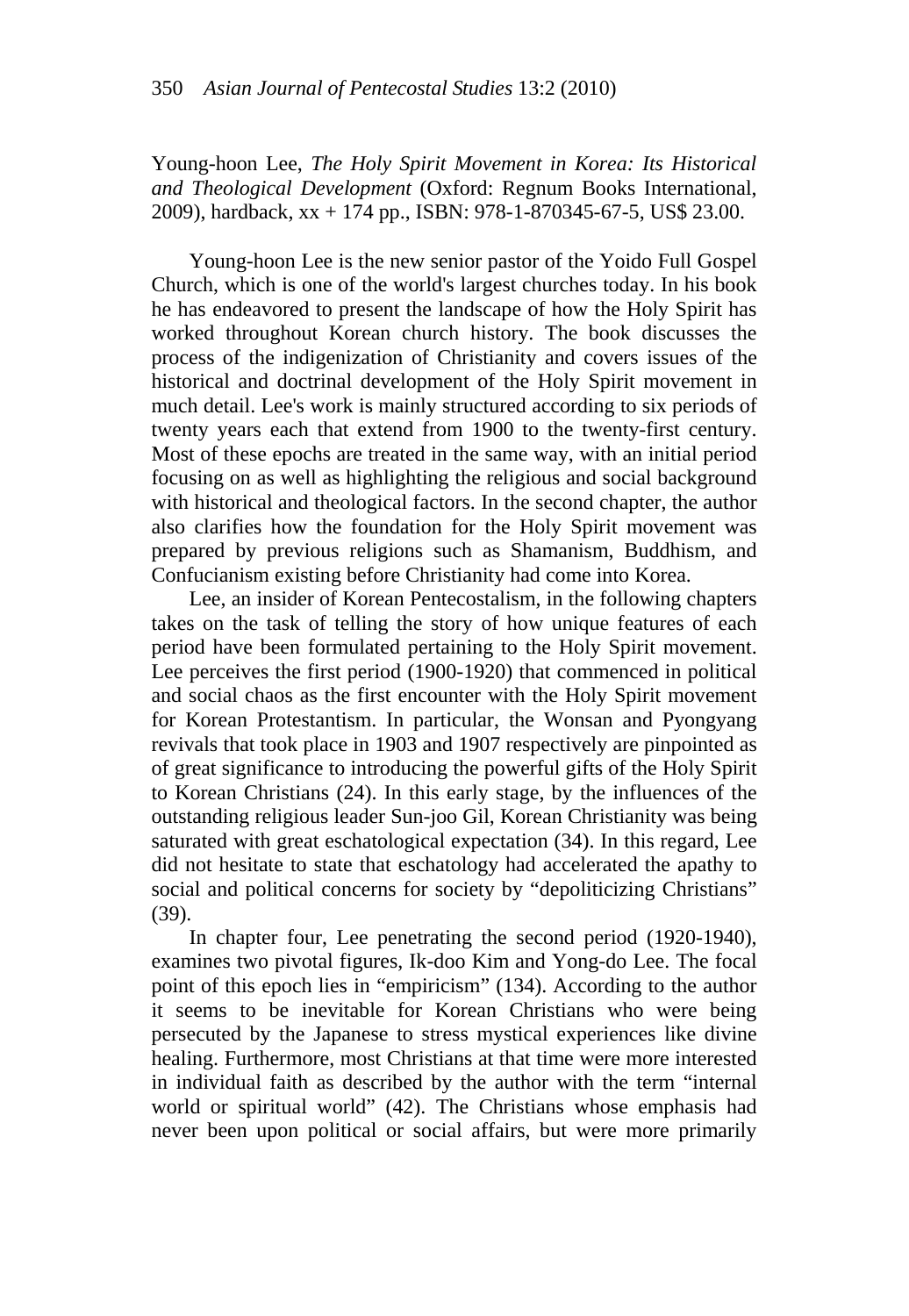concerned with individual affairs, acknowledged the Holy Spirit just as "some kind of spiritual force" (57). In spite of such confusion on pneumatology, many Christians could experience the power of the Holy Spirit.

Lee continually argues that the church, undergoing continuous divisions in the third period between 1940 and 1960 after Japanese occupation, could establish a foothold in the Pentecostal movement by the so-called "pseudo-Holy Spirit movement" (61). From the beginning of the fourth period (1960-1980), the Korean church had achieved explosive growth through the united efforts of churches in a variety of denominations. This chapter also gives adequate attention to the *Minjung* theology which is typically considered by liberal scholars today as a Holy Spirit movement. However, the author seeks to differentiate the *Minjung* theology from the Holy Spirit movement based on the definition of the Pentecostal movement (80). Lee also argues that *Minjung* theology is not a theological movement but a social movement in terms of where its concerns lie (83).

For the fifth period (1980-2000), more than the usual attention by surveys is given to the relevance of the Yoido Full Gospel Church to the Pentecostal movement. Lee asserts that many Christians could be actively engaged in social concerns because of the influence of Pentecostal churches (116). As a disciple of David Yonggi Cho, Lee emphasizes that Cho has played a pivotal role in the remarkable growth of Korean Christianity by introducing a "Pentecostal-type of worship and preaching" (92). For the author, Cho's Holy Spirit movement could be well contextualized due to the religious preparation of shamanism. The author, moreover, does not hesitate to state even some negative effects of shamanism for Korean Pentecostals such as unbalanced faith in healing and "material blessings." (114). While Pentecostal trends have surfaced and been popularized in Korean Christianity from 2000 onward, Korean churches could reinforce some marginalized areas such as social care and service without abandoning "the traditional spiritual emphasis" (124). This period of time is defined by the author as the sixth period. Lee believes that Pentecostal leaders have taken the lead in "mission and social engagement" unlike previous times when the roles of the church concerning social matters had not been fully understood by most Korean churches (135). The author, furthermore, emphasizes the significance of the urgent task that Korean churches ought to develop "environmental stewardship" and create "unique mission approaches" that give them individuality in terms of Pentecostal missions (135).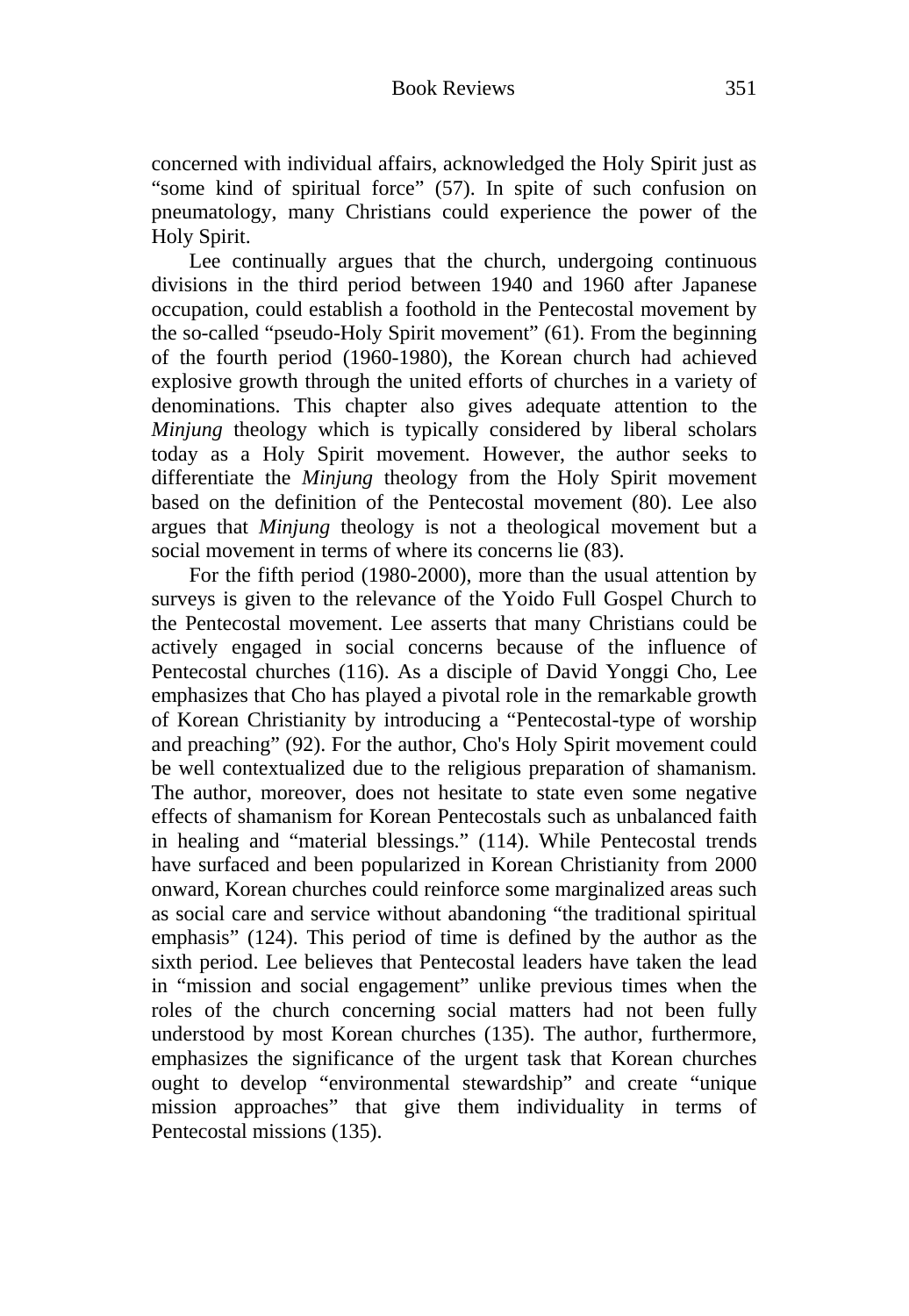Lastly, Lee expresses his concerns for the future of Korean Pentecostals addressing current challenges: "sectarianism," the lack of "social concern," "the lack of doctrinal standards," and "an emotional tendency" (138-139). In this regard, the author also undertakes to conclude his book by drawing our attention to some theological issues in which "the traditional emphasis on the person and work of the Holy Spirit among the Pentecostals should continue, but in the healthy and wider context of Christian theology" (140). In the practical and the missional arenas, Lee suggests that there should be more efforts to "develop the theological means for social engagement" and "its missionary commitment" (142-143).

Throughout the book, the writing style is quite lucid. This book generally gives adequate attention to the dynamic works of the Holy Spirit within the Korean Peninsula, regardless of denominations. The author's work has included a noteworthy survey of the religious background of the Holy Spirit movement by dealing with Shamanism, Buddhism, and Confucianism. Nevertheless, it is also true that Shamanism tends to be woven into Korean Pentecostalism in oversimplified ways as is highlighted as one of the key aspects to understanding the rapid growth of the movement.

Although not nullifying its strengths, there are several weaknesses in the book. Lee's attention to the Yoido Full Gospel Church and its previous senior pastor David Yonggi Cho is certainly welcome in his work. However, the breadth of attention given to the range of material involved is somehow unbalanced. Issues of the Holy Spirit movement in Korea are presented too much from the perspectives of a Yoido Full Gospel Church minister, whereas an obvious feature of Korean Pentecostalism is the tremendous contribution of many anonymous Pentecostal ministers and missionaries not addressed in any detail in the book.

Moreover, there seems to be even some confusion due to the adoption of the controlling terms, "the Holy Spirit movement." In his book, Lee is apparently unable to choose a consistent approach to the Holy Spirit movement as he states in the beginning of the book that the terminology, "Holy Spirit movement" is used "to embrace the conceptions" of all different groups such as "indigenous Pentecostals," "the Third Wave," "the classical Pentecostal movement," "the Charismatic movement," and even "the New Apostolic Movement" (4- 5). In fact, the reader can easily misunderstand a number of presented ideas due to the confusion between the "Holy Spirit movement" and the